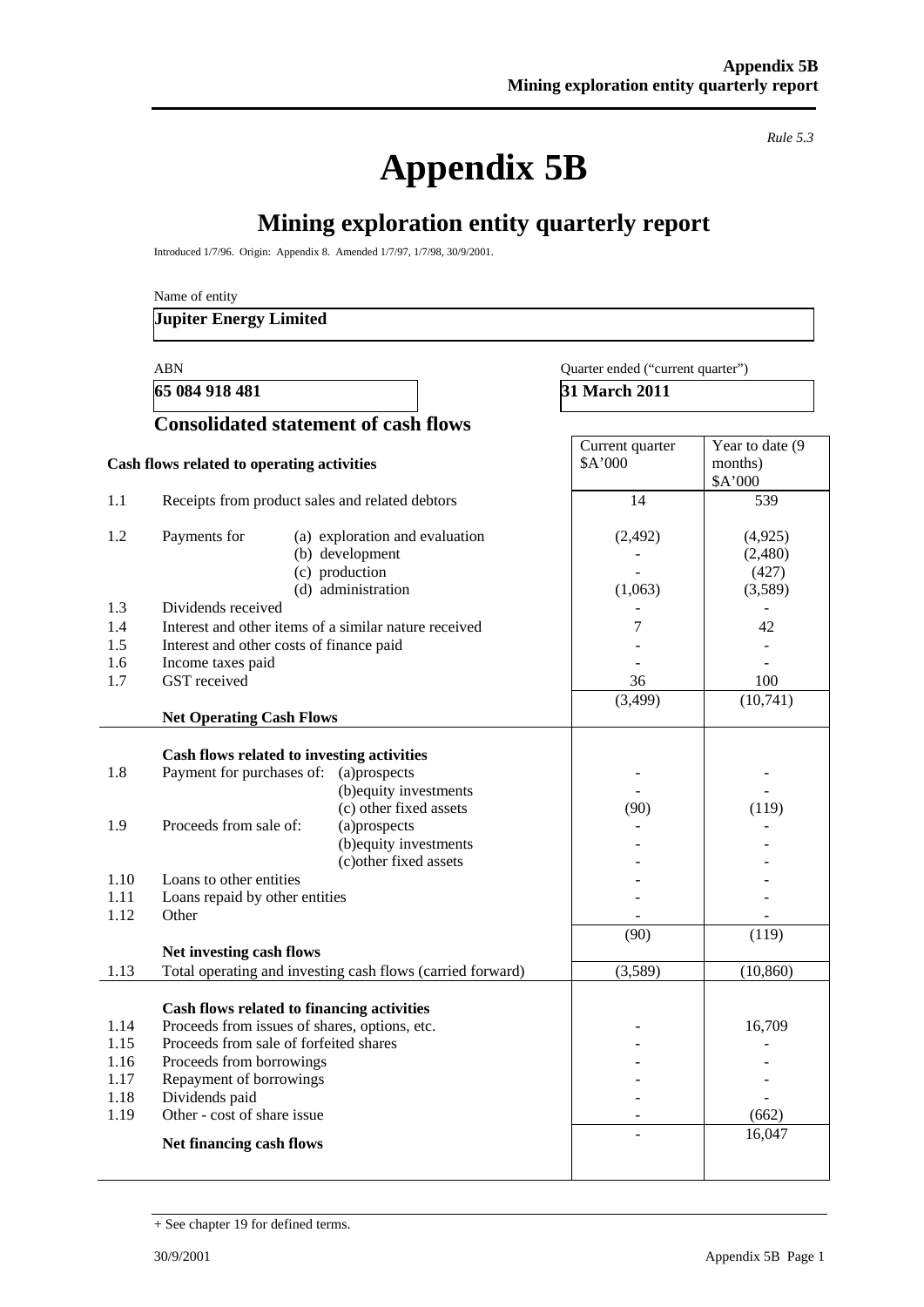|      | Net increase (decrease) in cash held      | (3,589) | 5,187   |
|------|-------------------------------------------|---------|---------|
| 1.20 | Cash at beginning of quarter/year to date | 8.964   | 1,328   |
| 1.21 | Exchange rate adjustments to item 1.20    |         | (1,147) |
| 1.22 | Cash at end of quarter                    | 5,368   | 5,368   |

### **Payments to directors of the entity and associates of the directors Payments to related entities of the entity and associates of the related entities**

|      |                                                                  | Current quarter<br>\$A'000 |
|------|------------------------------------------------------------------|----------------------------|
| 1.23 | Aggregate amount of payments to the parties included in item 1.2 | 236                        |
| 1.24 | Aggregate amount of loans to the parties included in item 1.10   |                            |

1.25 Explanation necessary for an understanding of the transactions

Director and consulting fees for the quarter 31 March 2011

### **Non-cash financing and investing activities**

2.1 Details of financing and investing transactions which have had a material effect on consolidated assets and liabilities but did not involve cash flows

N/A

2.2 Details of outlays made by other entities to establish or increase their share in projects in which the reporting entity has an interest

N/A

### **Financing facilities available**

*Add notes as necessary for an understanding of the position.* 

|     |                             | Amount available<br>\$A'000 | Amount used<br>\$A'000 |
|-----|-----------------------------|-----------------------------|------------------------|
| 3.1 | Loan facilities             | N/A                         | N/A                    |
| 3.2 | Credit standby arrangements | N/A                         | N/A                    |

<sup>+</sup> See chapter 19 for defined terms.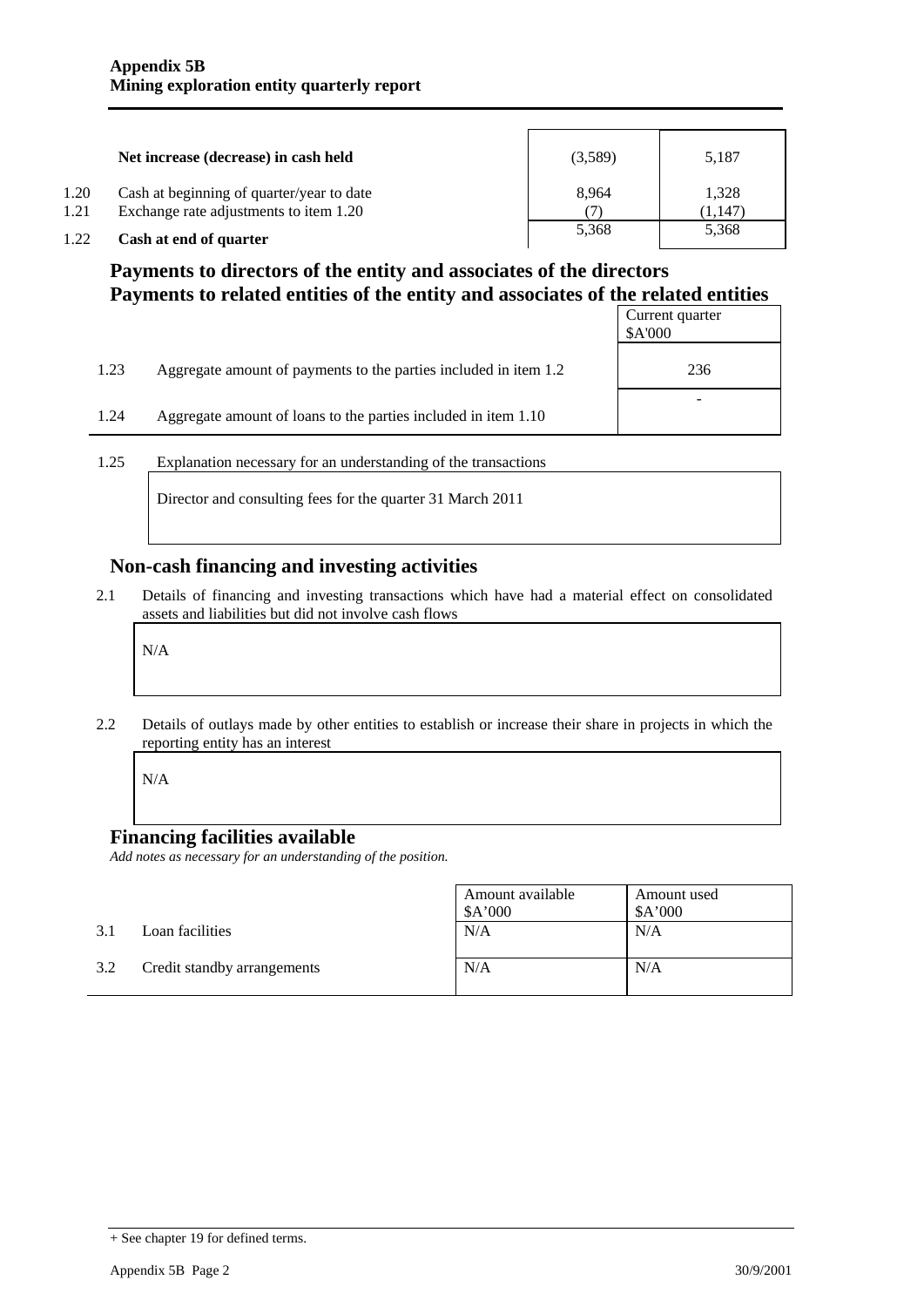### **Estimated cash outflows for next quarter**

|     |                            | \$A'000 |
|-----|----------------------------|---------|
| 4.1 | Exploration and evaluation | 898     |
| 4.2 | Development                | 612     |
| 4.3 | Production                 | 145     |
| 4.4 | Administration             | 1,000   |
|     | <b>Total</b>               | 2,655   |

# **Reconciliation of cash**

|                                 | Reconciliation of cash at the end of the quarter (as<br>shown in the consolidated statement of cash flows) to<br>the related items in the accounts is as follows. | Current quarter<br>A'000 | Previous quarter<br>\$A'000 |
|---------------------------------|-------------------------------------------------------------------------------------------------------------------------------------------------------------------|--------------------------|-----------------------------|
| Cash on hand and at bank<br>5.1 |                                                                                                                                                                   | 5,368                    | 8.964                       |
| 5.2                             | Deposits at call                                                                                                                                                  |                          |                             |
| 5.3                             | Bank overdraft                                                                                                                                                    |                          |                             |
| 5.4                             | Other (provide details)                                                                                                                                           |                          |                             |
|                                 | <b>Total: cash at end of quarter</b> (item 1.22)                                                                                                                  | 5,368                    | 8.964                       |

### **Changes in interests in mining tenements**

|     |                                                                     | Tenement<br>reference | Nature of interest<br>(note (2)) | Interest at<br>beginning<br>of quarter | Interest at<br>end of<br>quarter |
|-----|---------------------------------------------------------------------|-----------------------|----------------------------------|----------------------------------------|----------------------------------|
| 6.1 | Interests in mining<br>tenements relinquished,<br>reduced or lapsed |                       |                                  |                                        |                                  |
| 6.2 | Interests in mining<br>tenements acquired or<br>increased           |                       |                                  |                                        |                                  |

<sup>+</sup> See chapter 19 for defined terms.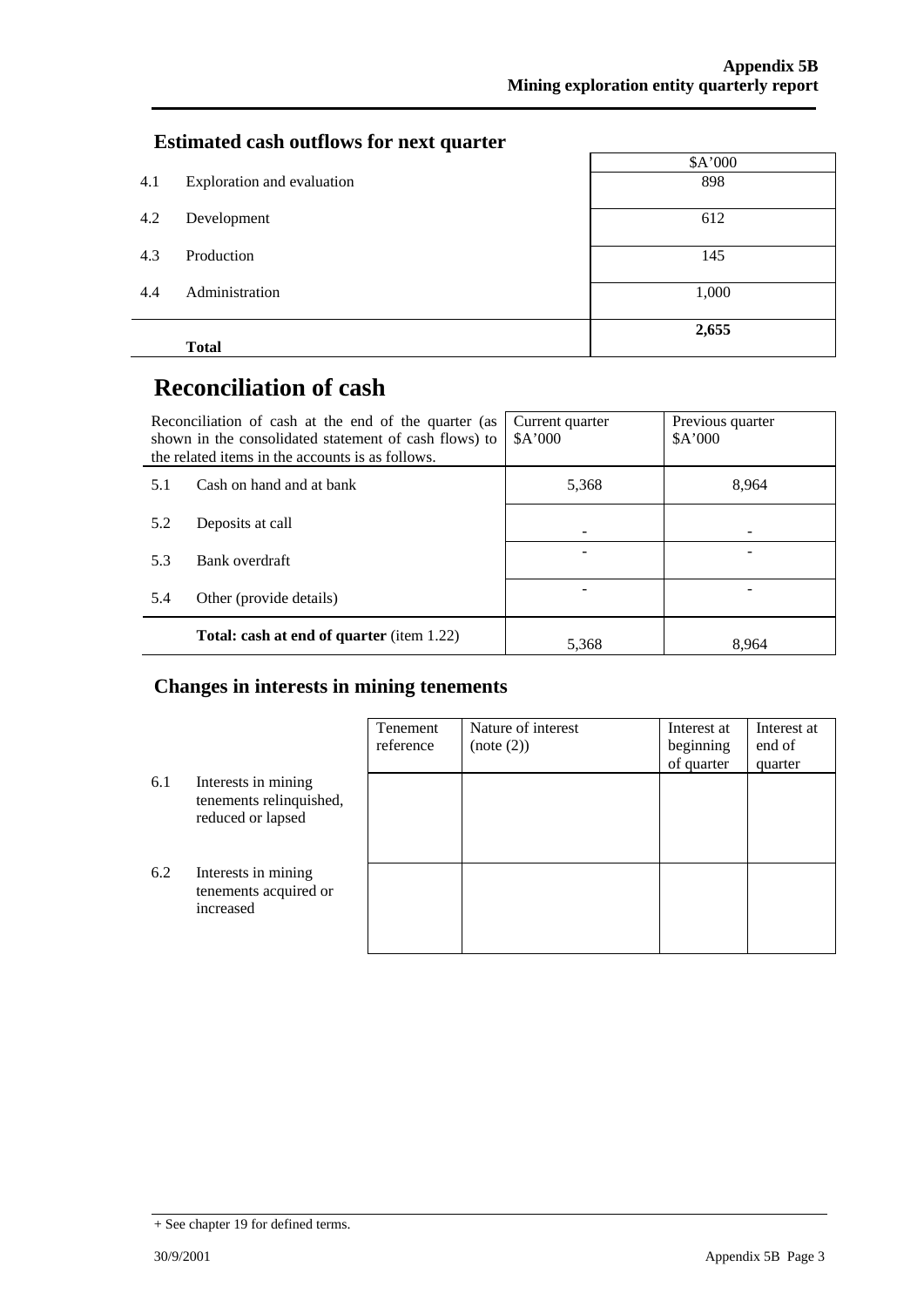### **Issued and quoted securities at end of current quarter**

*Description includes rate of interest and any redemption or conversion rights together with prices and dates.* 

|     |                                 | Total number  | Number quoted | Issue price per<br>security (see note | Amount paid up per<br>security (see note 3) |
|-----|---------------------------------|---------------|---------------|---------------------------------------|---------------------------------------------|
|     |                                 |               |               | $3)$ (cents)                          | (cents)                                     |
| 7.1 | Preference                      |               |               |                                       |                                             |
|     | <sup>+</sup> securities         |               |               |                                       |                                             |
| 7.2 | (description)<br>Changes during |               |               |                                       |                                             |
|     | quarter                         |               |               |                                       |                                             |
|     | (a) Increases                   |               |               |                                       |                                             |
|     | through issues                  |               |               |                                       |                                             |
|     | (b) Decreases                   |               |               |                                       |                                             |
|     | through returns                 |               |               |                                       |                                             |
|     | of capital, buy-                |               |               |                                       |                                             |
|     | backs,                          |               |               |                                       |                                             |
|     | redemptions                     |               |               |                                       |                                             |
| 7.3 | +Ordinary                       |               |               |                                       |                                             |
|     | securities                      | 1,511,434,681 | 1,511,434,681 | <b>Fully Paid</b>                     | <b>Fully Paid</b>                           |
|     |                                 |               |               |                                       |                                             |
| 7.4 | Changes during                  |               |               |                                       |                                             |
|     | quarter                         |               |               |                                       |                                             |
|     | (a) Increases<br>through issues |               |               |                                       |                                             |
|     |                                 |               |               |                                       |                                             |
|     | (b) Decreases                   |               |               |                                       |                                             |
|     | through returns                 |               |               |                                       |                                             |
|     | of capital, buy-                |               |               |                                       |                                             |
|     | backs                           |               |               |                                       |                                             |
| 7.5 | +Convertible                    |               |               |                                       |                                             |
|     | debt securities                 |               |               |                                       |                                             |
|     | (description)                   |               |               |                                       |                                             |
| 7.6 | Changes during                  |               |               |                                       |                                             |
|     | quarter                         |               |               |                                       |                                             |
|     | (a) Increases                   |               |               |                                       |                                             |
|     | through issues                  |               |               |                                       |                                             |
|     | (b) Decreases<br>through        |               |               |                                       |                                             |
|     | securities                      |               |               |                                       |                                             |
|     | matured,                        |               |               |                                       |                                             |
|     | converted                       |               |               |                                       |                                             |
| 7.7 | <b>Options</b>                  |               |               | Exercise price                        | Expiry date                                 |
|     | (description and                | 10,000,000    |               | 8 cents per share                     | 30 June 2011                                |
|     | conversion                      | 3,000,000     |               | 18.5 cents per share                  | 31 December 2012                            |
|     | factor)                         | 6,000,000     |               | 10 cents per share                    | 31 December 2012                            |
|     |                                 | 4,000,000     |               | 15 cents per share                    | 31 December 2012                            |
|     |                                 |               |               |                                       |                                             |
|     | Performance rights              | 10,000,000    |               | Vest upon \$200m                      | 31 December 2011                            |
|     |                                 |               |               | Market Cap or                         |                                             |
|     |                                 |               |               | 300,000<br>cum                        |                                             |
|     | Performance rights              | 10,000,000    |               | barrels of oil<br>Vest upon \$300m    | 31 December 2012                            |
|     |                                 |               |               | Market Cap or                         |                                             |
|     |                                 |               |               | 500,000<br>cum                        |                                             |
|     |                                 |               |               | barrels of oil                        |                                             |
|     |                                 |               |               |                                       |                                             |

<sup>+</sup> See chapter 19 for defined terms.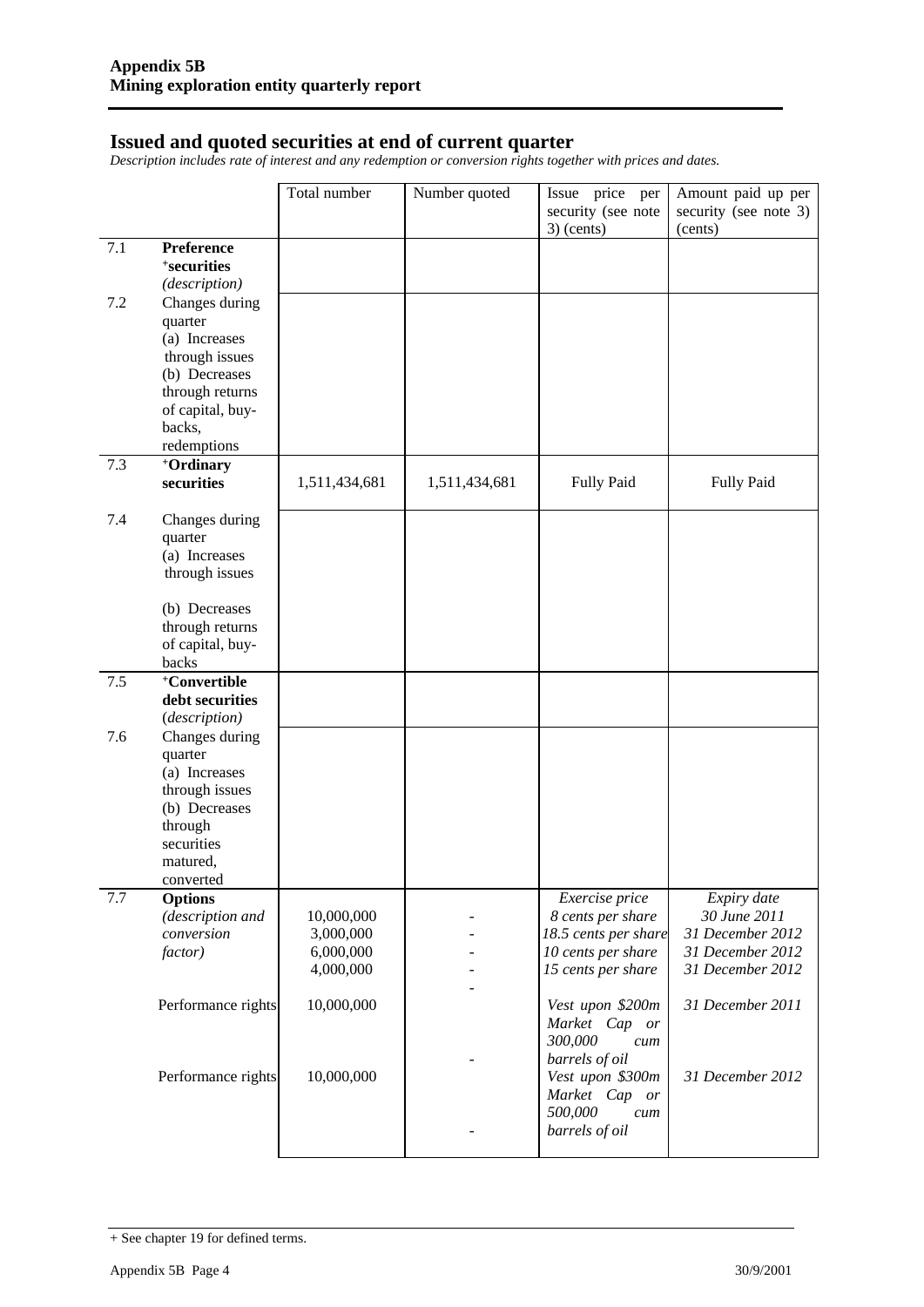| 7.8  | Issued during<br>quarter                           |            |                                                                       |                             |
|------|----------------------------------------------------|------------|-----------------------------------------------------------------------|-----------------------------|
| 7.9  | Exercised during<br>quarter                        |            |                                                                       |                             |
| 7.10 | Expired during<br>quarter:                         | 10,000,000 | Exercise price<br>8 cents per share                                   | Expiry date<br>30 June 2011 |
|      |                                                    | 5,000,000  | Vest upon \$200m<br>Market Cap or<br>300,000<br>cum<br>barrels of oil | 31 December 2011            |
|      |                                                    | 5,000,000  | Vest upon \$300m<br>Market Cap or<br>500,000<br>cum<br>barrels of oil | 31 December 2012            |
| 7.11 | <b>Debentures</b><br><i>(totals only)</i>          |            |                                                                       |                             |
| 7.12 | <b>Unsecured</b><br>notes (totals<br><i>only</i> ) |            |                                                                       |                             |

<sup>+</sup> See chapter 19 for defined terms.